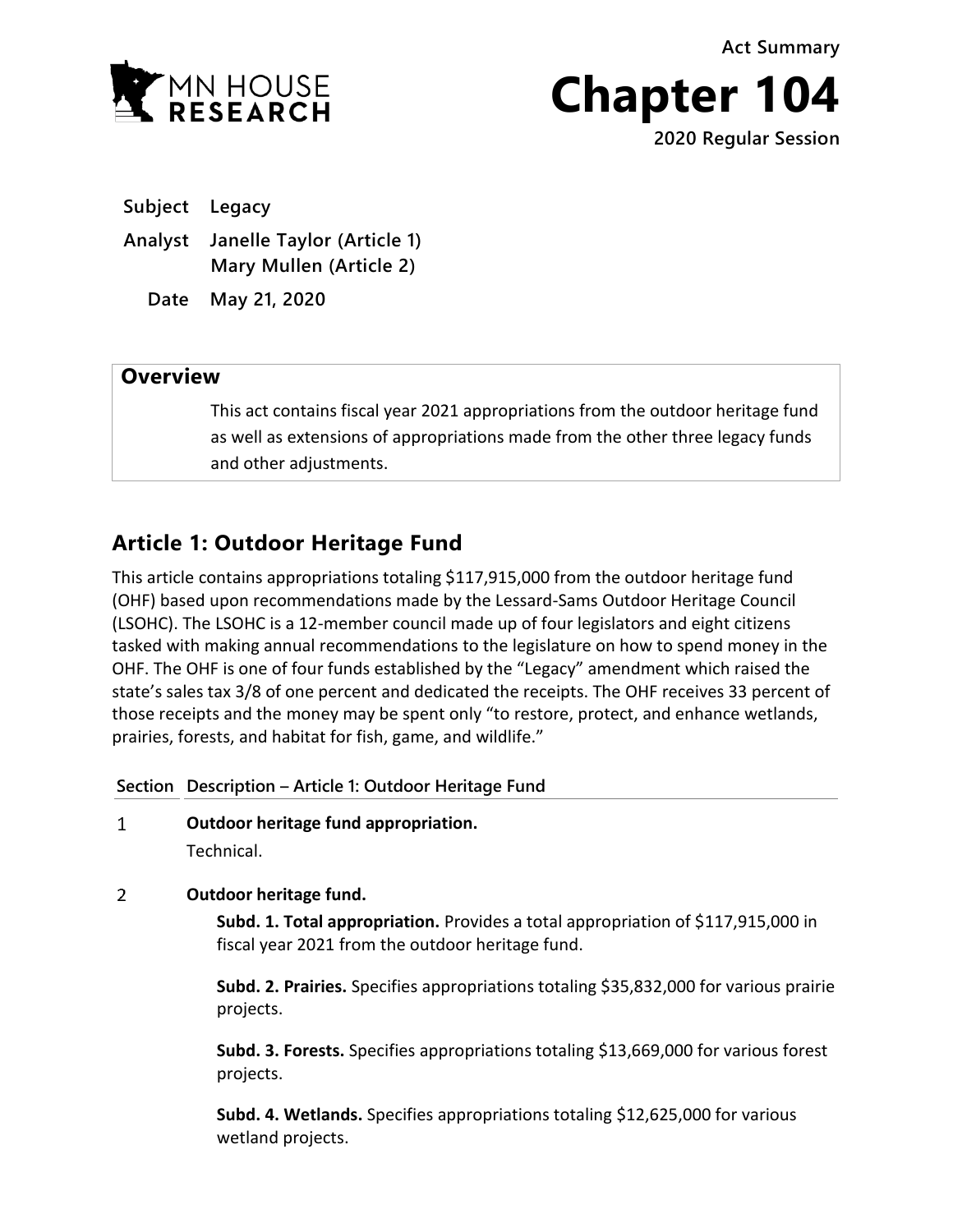## **Section Description – Article 1: Outdoor Heritage Fund**

**Subd. 5. Habitats.** Specifies appropriations totaling \$55,429,000 for various other habitat projects and the conservation partners legacy grant program.

**Subd. 6. Administration.** Specifies appropriations totaling \$360,000 for administration, including contract management services from the Department of Natural Resources (DNR) and restoration evaluations.

**Subd. 7. Availability of appropriation.** States that money appropriated may not be spent on activities unless they are directly related to and necessary for a specific appropriation and are specified in the accomplishment plan and may not be spent on indirect costs or other institutional overhead charges that are not directly related to a specific appropriation. Provides for the availability of funding depending on the use of the funds and whether or not federal funds are also used.

**Subd. 8. Payment conditions and capital equipment expenditures.** Requires all agreements to be administered on a reimbursement basis unless otherwise provided. Allows reasonable amounts to be advanced in some circumstances if approved as part of an accomplishment plan. Requires capital expenditures that exceed \$10,000 to be itemized and approved as part of an accomplishment plan.

**Subd. 9. Mapping.** Requires recipients of an appropriation to submit geographic information on lands acquired in fee with the appropriation that are open to the public for hunting and fishing to the DNR for mapping.

**Subd. 10. Carryforwards.** Extends the availability of two previous appropriations.

**Subd. 11. Cancellations.** Cancels two previous appropriations.

**Subd. 12. Extension of certain appropriations.** Establishes a process for recipients to receive a one-year extension on money expiring June 30, 2020.

**Subd. 13. Extension of RIM Wetlands Partnership - Phase VII.** Extends the availability of a previous appropriation to the Board of Water and Soil Resources (BWSR) for the RIM Wetland Partnership.

### $\overline{3}$ **Open meetings.**

Requires meetings of the LSOHC held in the Capitol complex to be webcast and archived for later playback. Requires other meetings to be webcast and archived to the extent practical.

### $\overline{a}$ **Forests.**

Modifies a 2017 appropriation from the OHF for conservation easement acquisition in Washington County to increase the amount available for deposit in an easement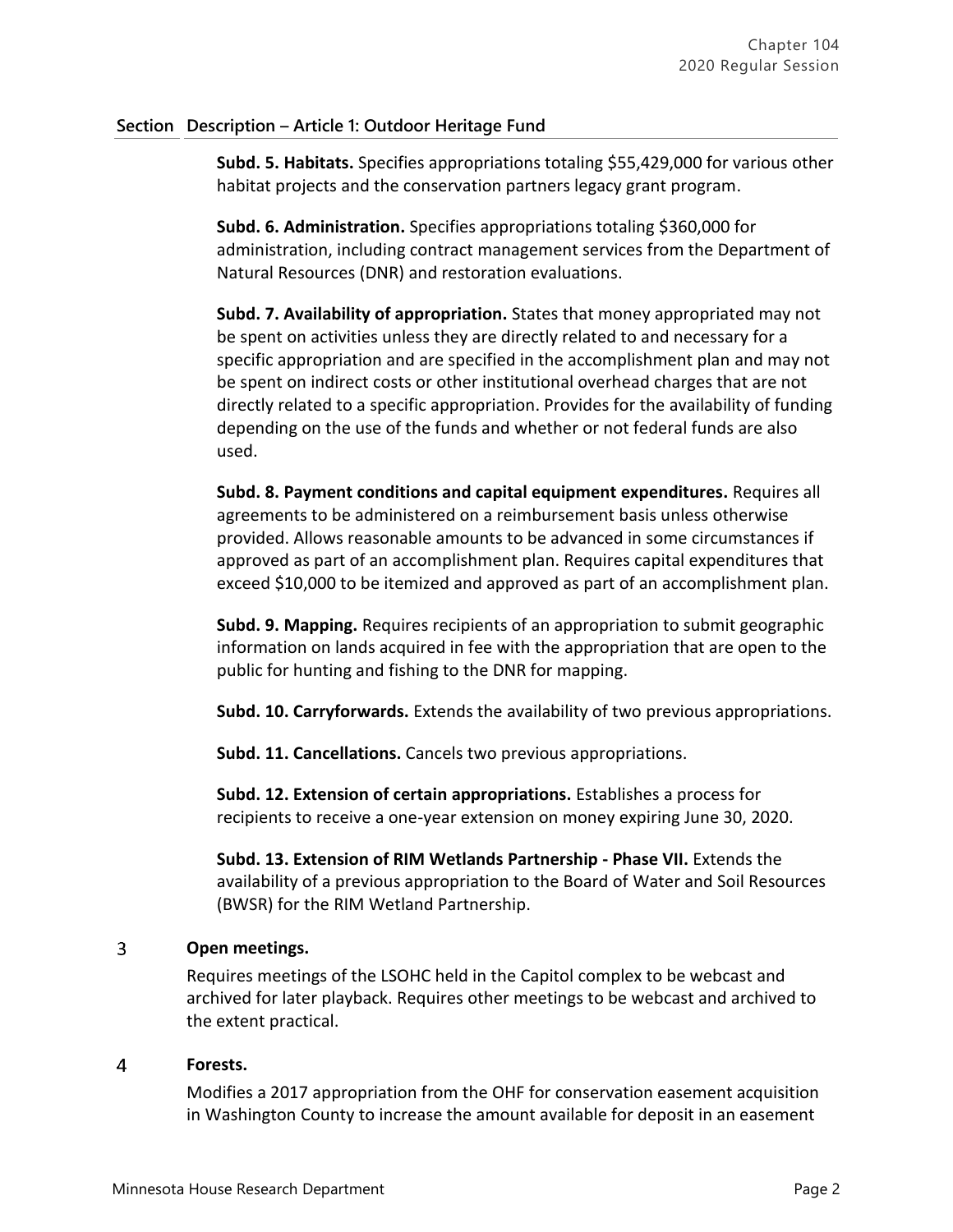## **Section Description – Article 1: Outdoor Heritage Fund**

monitoring and enforcement fund and extend the availability of the appropriation until June 30, 2022.

### 5 **Habitats.**

Modifies a 2019 appropriation from the OHF for conservation stream easements in the St. Croix River watershed to allow a portion of the money to be deposited in a conservation easement stewardship account.

# **Article 2: Other Funds**

This article gives a two-year extension to arts and cultural heritage fund appropriations set to expire on June 30, 2020, and a one-year extension to clean water fund and parks and trails fund appropriations that were set to expire on June 30, 2020. This section amends the fiscal year 2020 children's museum appropriation for the Rochester Children's Museum and appropriates money to the Medal of Honor Commemorative Memorial at the state capitol that cancelled because the funding could not be used in fiscal year 2019. This section also extends the availability of general fund money for one year that was appropriated to the state arts board to relocate their offices.

## **Section Description – Article 2: Other Funds**

### **Availability of appropriations. (Amending 2017 Session Law)**   $\mathbf{1}$

Extends the availability of arts and cultural heritage fund appropriations expiring June 30, 2020, for two years.

### $\overline{2}$ **Availability of appropriation. (Amending 2019 Session Law)**

Extends the availability of arts and cultural heritage fund appropriations expiring June 30, 2020, for two years, and extends the appropriations expiring June 30, 2021, for one year. This section provides that recipients of arts and cultural heritage funding, to the extent allowed by the constitution, may use funding to maintain financial stability due to COVID-19 peacetime emergency.

### $\overline{3}$ **Minnesota Humanities Center. (Amending 2019 Session Law)**

Provides that the fiscal year 2021 funding provided to the Minnesota Children's Museum for the Rochester Children's Museum will go to the Rochester Children's Museum.

## 4 **Operations and services. (Amending 2019 Session Law)**

Provides the State Arts Board with one additional year to use the funding appropriated in fiscal year 2020 for moving and relocation expenses to a new office.